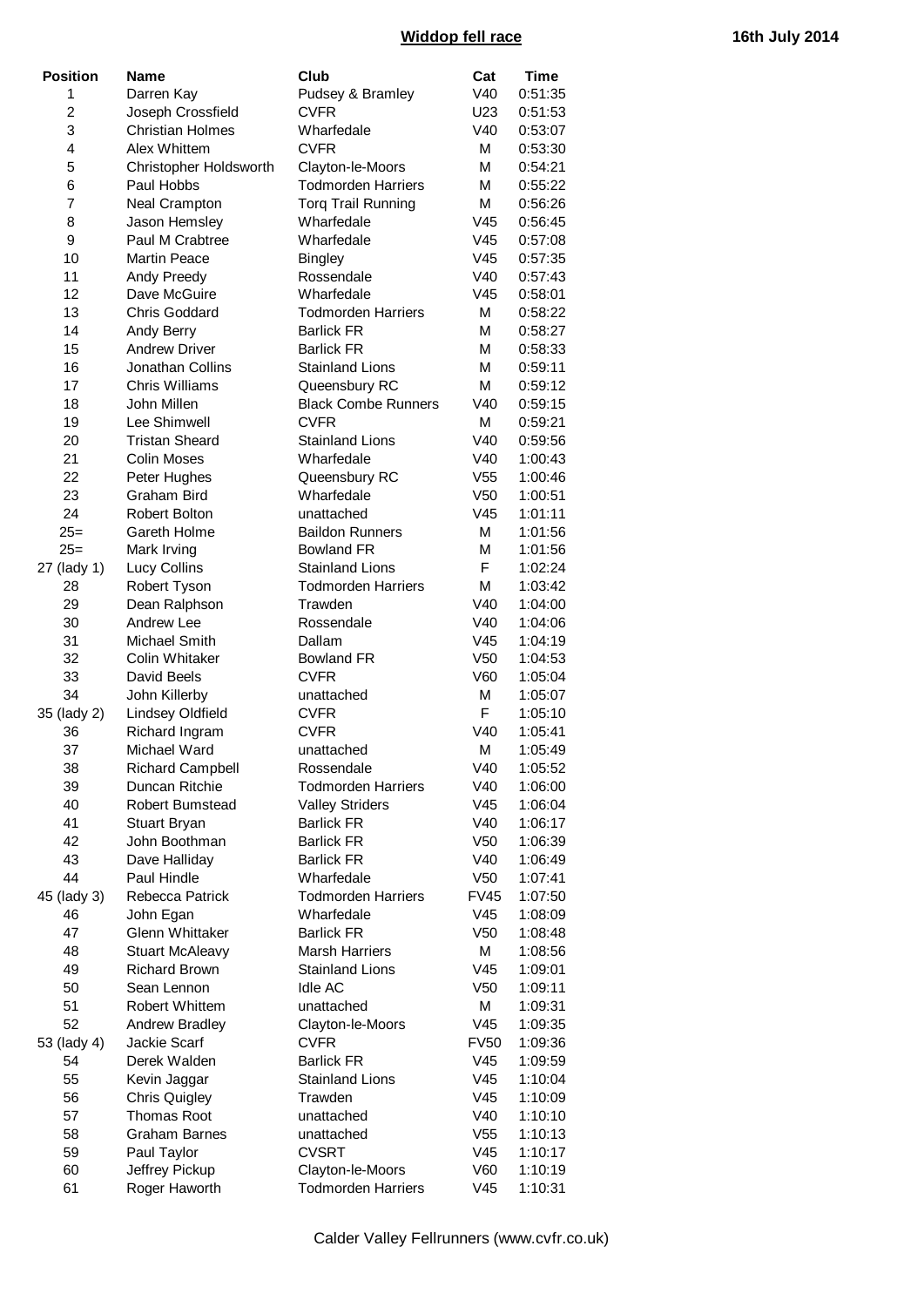## **Widdop fell race 16th July 2014**

| <b>Position</b> | <b>Name</b>            | Club                         | Cat                            | Time    |
|-----------------|------------------------|------------------------------|--------------------------------|---------|
| 62              | <b>Wally Coppelov</b>  | Newburgh Nomads              | V <sub>55</sub>                | 1:10:34 |
| 63              | lan Cook               | unattached                   | М                              | 1:10:46 |
| 64              | <b>Blair Garrett</b>   | <b>CVFR</b>                  | М                              | 1:10:49 |
| 65              | John Thompson          | Wharfedale                   | V <sub>55</sub>                | 1:10:50 |
| 66              | Dale Grimshaw          | Trawden                      | М                              | 1:10:55 |
| 67 (lady 5)     | Lorraine Slater        | <b>Barlick FR</b>            | <b>FV40</b>                    | 1:10:59 |
| 68              | Andy Quickfall         | Newburgh Nomads              | V <sub>55</sub>                | 1:11:22 |
| 69              | Darren Rushton         | unattached                   | V40                            | 1:11:25 |
| 70              | <b>Matthew Helding</b> | unattached                   | М                              | 1:11:28 |
| 71              | Joe Daniels            | <b>Todmorden Harriers</b>    | М                              | 1:11:29 |
| 72              | John McDonald          | Trawden                      | V <sub>50</sub>                | 1:11:49 |
|                 |                        |                              |                                |         |
| 73 (lady 6)     | Rachel Johnston        | <b>CVFR</b>                  | <b>FV50</b>                    | 1:12:18 |
| 74              | <b>Barry Rawlinson</b> | Rossendale                   | V65                            | 1:12:33 |
| 75 (lady 7)     | Liz Taylor             | <b>Stainland Lions</b>       | <b>FV45</b>                    | 1:12:48 |
| 76              | Stuart Wolstenholme    | <b>Todmorden Harriers</b>    | V40                            | 1:13:10 |
| 77              | Nathan Kennaugh        | <b>CVFR</b>                  | м                              | 1:13:20 |
| 78              | <b>Andrew Graham</b>   | Trawden                      | V40                            | 1:14:27 |
| 79              | <b>Rob Beattie</b>     | <b>Marsh Harriers</b>        | V <sub>50</sub>                | 1:14:40 |
| 80              | James Williamson       | Trawden                      | М                              | 1:15:08 |
| 81              | Myles Holdsworth       | unattached                   | V40                            | 1:15:09 |
| 82              | Andy Quinn             | Clayton-le-Moors             | V40                            | 1:15:27 |
| 83              | John Coates            | Ilkley                       | V <sub>50</sub>                | 1:15:28 |
| 84 (lady 8)     | Rachel Lowther         | <b>Barlick FR</b>            | F                              | 1:15:29 |
| 85 (lady 9)     | Kerrie Bretherton      | Trawden                      | F                              | 1:15:40 |
| 86 (lady 10)    | Aileen Baldwin         | <b>Stainland Lions</b>       | <b>FV60</b>                    | 1:16:08 |
| 87 (lady 11)    | Rachel Somerville      | <b>Bowland FR</b>            | <b>FV45</b>                    | 1:16:52 |
| 88 (lady 12)    | Jean Rawlinson         | <b>Barlick FR</b>            | <b>FV60</b>                    | 1:17:25 |
| 89 (lady 13)    | Jennifer Hird          | <b>Barlick FR</b>            | F                              | 1:17:26 |
| 90              | <b>Ben Scott</b>       | Trawden                      | М                              | 1:17:40 |
| 91              | <b>Brian Kennedy</b>   | Newburgh Nomads              | V65                            | 1:17:43 |
| 92              | David Lewis            | <b>Idle AC</b>               | V <sub>55</sub>                | 1:19:02 |
| 93              | <b>Nick Harris</b>     | Rossendale                   | V60                            | 1:19:21 |
| 94 (lady 14)    | Nicola Johnson         | <b>Parbold Pink Panthers</b> | F                              | 1:20:13 |
| 95 (lady 15)    | <b>Chris Preston</b>   | <b>Todmorden Harriers</b>    | <b>FV50</b>                    | 1:20:30 |
| 96              | Phil White             | <b>CVFR</b>                  | V <sub>55</sub>                |         |
| 97              |                        |                              |                                | 1:20:45 |
|                 | Anthony Macro          | Trawden                      | V <sub>55</sub><br><b>FV40</b> | 1:21:00 |
| 98 (lady 16)    | Jennifer Garside       | Trawden                      |                                | 1:22:10 |
| 99              | Andrew Biddle          | West Pennine Runners         | V60                            | 1:22:22 |
| 100             | Wayne McIntosh         | Trawden                      | М                              | 1:22:28 |
| 101 (lady 17)   | Leanne Dinsdale        | <b>Barlick FR</b>            | F                              | 1:23:29 |
| 102 (lady 18)   | Sarah Tipler           | <b>Barlick FR</b>            | F                              | 1:23:39 |
| 103             | Phil Routh             | <b>Idle AC</b>               | V <sub>50</sub>                | 1:24:16 |
| 104             | Graham Breeze          | Wharfedale                   | V65                            | 1:24:29 |
| 105 (lady 19)   | Lisa Holmes            | Wharfedale                   | F.                             | 1:29:35 |
| 106             | James Buxton           | unattached                   | М                              | 1:30:44 |
| 107 (lady 20)   | Diane Macdonald        | Keighley & Craven            | <b>FV40</b>                    | 1:30:53 |
| 108             | lan Smith              | Keighley & Craven            | V <sub>55</sub>                | 1:30:54 |
| 109 (lady 21)   | <b>Emma Bailey</b>     | <b>Barlick FR</b>            | F.                             | 1:32:04 |
| 110             | <b>Robert Hirst</b>    | Clayton-le-Moors             | V60                            | 1:32:10 |
| 111 (lady 22)   | Caren Crabtree         | Wharfedale                   | F.                             | 1:32:20 |
| 112             | George Arnold          | <b>Preston Harriers</b>      | V70                            | 1:33:35 |
| 113             | Simon Gadd             | <b>Stainland Lions</b>       | V45                            | 1:39:35 |
| 114             | <b>Matthew Gadd</b>    | <b>Stainland Lions</b>       | U23                            | 1:39:36 |
| 115 (lady 23)   | Debbie Bland           | <b>Baildon Runners</b>       | <b>FV60</b>                    | 1:40:43 |
| 116             | lan Hartman            | <b>Baildon Runners</b>       | V60                            | 1:40:44 |
|                 |                        |                              |                                |         |
| dnf             | Jim Mosley             | <b>CVFR</b>                  | V40                            |         |
| dnf             | David Danbury          | unattached                   | V65                            |         |
| dnf             | Peter Jackson          | <b>Barlick FR</b>            | V <sub>55</sub>                |         |
|                 |                        |                              |                                |         |